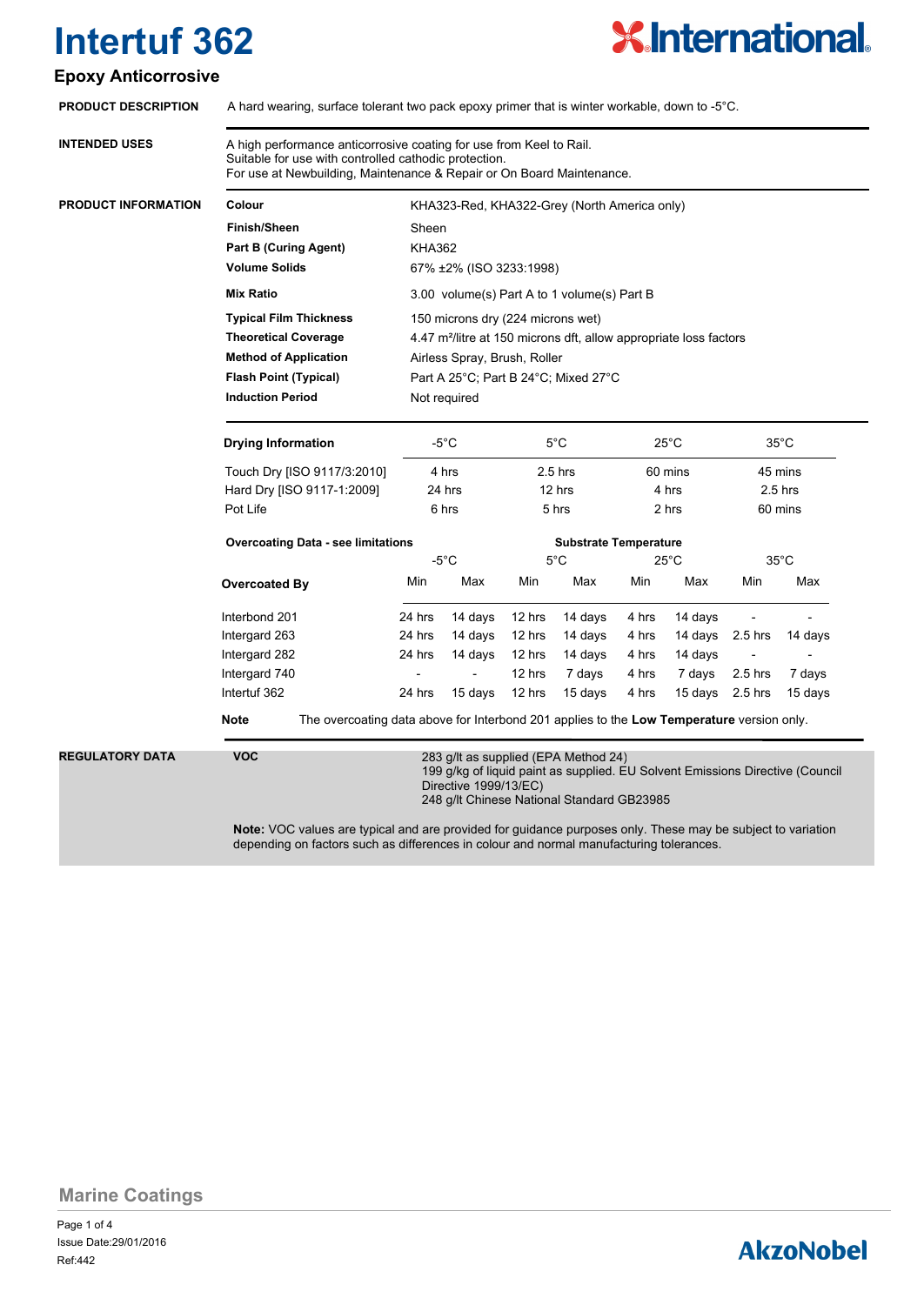#### **Epoxy Anticorrosive**



**SYSTEMS AND** Consult your International Paint representative for the system best suited for the surfaces to be protected. **COMPATIBILITY**

**SURFACE PREPARATIONS**

Use in accordance with the standard Worldwide Marine Specifications.

All surfaces to be coated should be clean, dry and free from contamination. High pressure fresh water wash or fresh water wash, as appropriate, and remove all oil or grease, soluble contaminants and other foreign matter in accordance with SSPC-SP1 solvent cleaning. Intertuf 362 can be applied over Intergard 269, when used as a holding primer to protect the blast. The primer surface should be dry and free from all contamination and Intertuf 362 must be applied within the overcoating interval specified (consult the Intergard 269 product data sheet).

#### **NEWBUILDING**

Where necessary, remove weld spatter and smooth weld seams and sharp edges.

Weld seams and areas of shop primer damage or breakdown should be blast cleaned to Sa2½ (ISO 8501-1:2007) or power tooled to Pt3 (JSRA SPSS:1984).

Intact, approved, shop primers must be clean, dry and free from soluble salts and any other surface contaminants. Unapproved shop primers will require complete removal by blast cleaning to Sa2½ (ISO 8501-1:2007). In some cases sweep blasting to a defined International Paint standard (eg AS2 or AS3) may be acceptable. Consult your International Paint representative for specific recommendations.

#### **MAJOR REFURBISHMENT**

Abrasive blast clean to Sa2 (ISO 8501-1:2007). If oxidation has occurred between blasting and application of Intertuf 362, the surface should be reblasted to the specified visual standard.

Surface defects revealed by the blast cleaning process, should be ground, filled, or treated in the appropriate manner

Intertuf 362 may be applied to surfaces prepared to International Paint Hydroblasting Standard HB2 which have flash rusted to no worse than HB2L or HB2M.

**REPAIR**

Consult International Paint.

Consult your International Paint representative for specific recommendations.

#### **NOTE**

**For use in Marine situations in North America, the following surface preparation standards can be used: SSPC-SP10 in place of Sa2½ (ISO 8501-1:2007)**

**SSPC-SP6 in place of Sa2 (ISO 8501-1:2007)**

**Marine Coatings**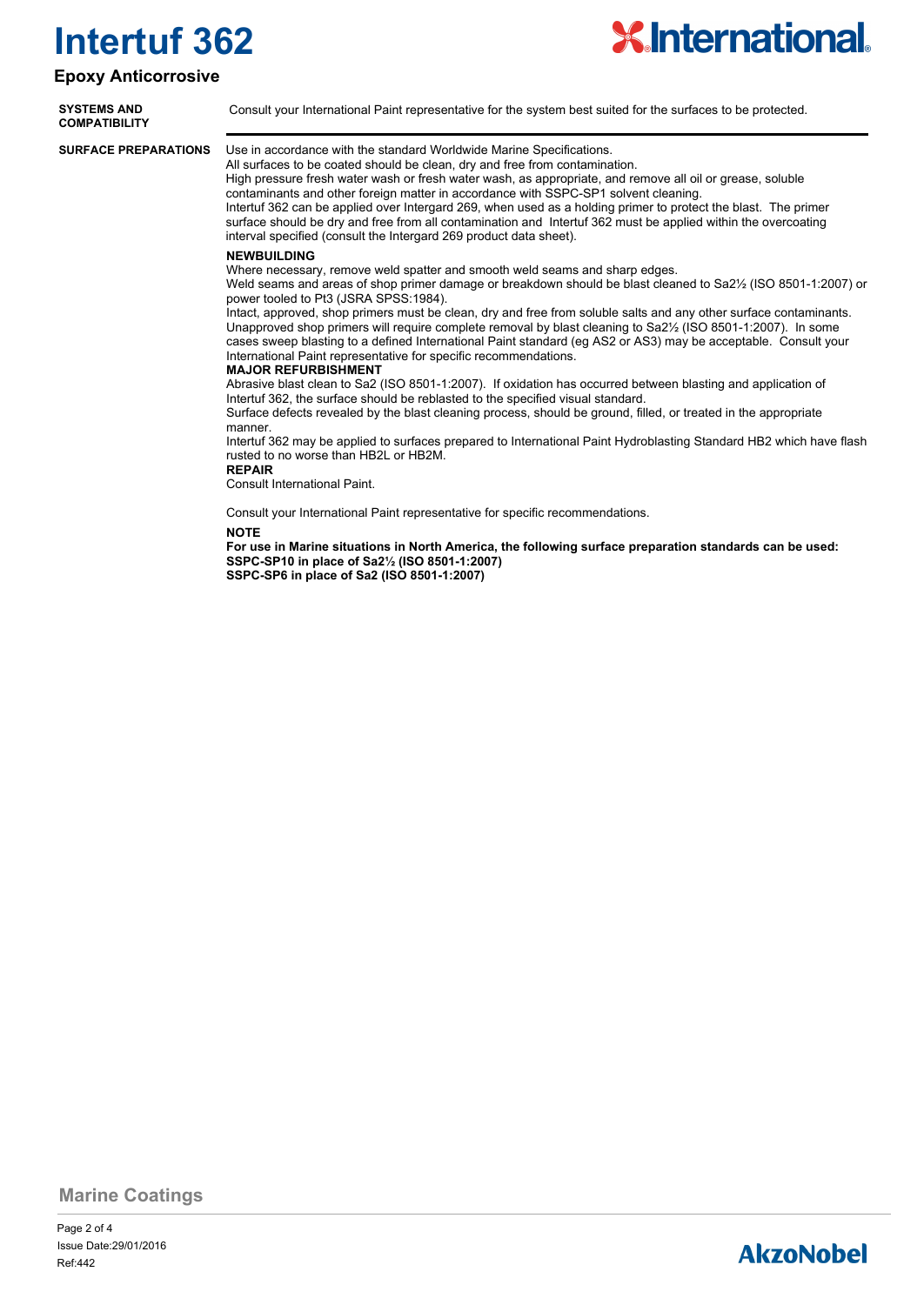

### **Epoxy Anticorrosive**

| <b>APPLICATION</b>                |                                                                                                                                                                                                                                                                                                                                                                                                                                                                                                                                                                                                                                                                                                                                                                                                                                                                                                                                                                                                                                                                                |  |  |  |  |
|-----------------------------------|--------------------------------------------------------------------------------------------------------------------------------------------------------------------------------------------------------------------------------------------------------------------------------------------------------------------------------------------------------------------------------------------------------------------------------------------------------------------------------------------------------------------------------------------------------------------------------------------------------------------------------------------------------------------------------------------------------------------------------------------------------------------------------------------------------------------------------------------------------------------------------------------------------------------------------------------------------------------------------------------------------------------------------------------------------------------------------|--|--|--|--|
| Mixing                            | Material is supplied in two containers as a unit. Always mix a complete unit in the proportions supplied. Once the<br>unit has been mixed it must be used within the working pot life specified.<br>(1) Agitate Base (Part A) with power agitator.<br>(2) Combine entire contents of Curing Agent (Part B) with Base (Part A) and mix thoroughly with power agitator.                                                                                                                                                                                                                                                                                                                                                                                                                                                                                                                                                                                                                                                                                                          |  |  |  |  |
| <b>Thinner</b>                    | International GTA220. Thinning is not normally required. Consult the local representative for advice during<br>application in extreme conditions. Do not thin more than allowed by local environmental legislation.                                                                                                                                                                                                                                                                                                                                                                                                                                                                                                                                                                                                                                                                                                                                                                                                                                                            |  |  |  |  |
| <b>Airless Spray</b>              | Recommended<br>Tip Range 0.53-0.84 mm (21-33 thou)<br>Total output fluid pressure at spray tip not less than 176 kg/cm <sup>2</sup> (2500 p.s.i.)                                                                                                                                                                                                                                                                                                                                                                                                                                                                                                                                                                                                                                                                                                                                                                                                                                                                                                                              |  |  |  |  |
| <b>Conventional Spray</b>         | Application by conventional spray is not recommended.                                                                                                                                                                                                                                                                                                                                                                                                                                                                                                                                                                                                                                                                                                                                                                                                                                                                                                                                                                                                                          |  |  |  |  |
| <b>Brush</b>                      | Application by brush is recommended for small areas only. Multiple coats may be required to achieve specified film<br>thickness.                                                                                                                                                                                                                                                                                                                                                                                                                                                                                                                                                                                                                                                                                                                                                                                                                                                                                                                                               |  |  |  |  |
| Roller                            | Application by roller is recommended for small areas only. Multiple coats may be required to achieve specified film<br>thickness.                                                                                                                                                                                                                                                                                                                                                                                                                                                                                                                                                                                                                                                                                                                                                                                                                                                                                                                                              |  |  |  |  |
| <b>Cleaner</b>                    | International GTA822/GTA220                                                                                                                                                                                                                                                                                                                                                                                                                                                                                                                                                                                                                                                                                                                                                                                                                                                                                                                                                                                                                                                    |  |  |  |  |
| <b>Work Stoppages and Cleanup</b> | Do not allow material to remain in hoses, gun or spray equipment. Thoroughly flush all equipment with<br>International GTA822/GTA220. Once units of paint have been mixed they should not be resealed and it is advised<br>that after prolonged stoppages work recommences with freshly mixed units.<br>Clean all equipment immediately after use with International GTA822/GTA220. It is good working practice to<br>periodically flush out spray equipment during the course of the working day. Frequency of cleaning will depend<br>upon amount sprayed, temperature and elapsed time, including any delays. Do not exceed pot life limitations.<br>All surplus materials and empty containers should be disposed of in accordance with appropriate regional<br>regulations/legislation.                                                                                                                                                                                                                                                                                   |  |  |  |  |
| Welding                           | In the event welding or flame cutting is performed on metal coated with this product, dust and fumes will be<br>emitted which will require the use of appropriate personal protective equipment and adequate local exhaust<br>ventilation. In North America do so in accordance with instruction in ANSI/ASC Z49.1 "Safety in Welding and<br>Cutting."                                                                                                                                                                                                                                                                                                                                                                                                                                                                                                                                                                                                                                                                                                                         |  |  |  |  |
| <b>SAFETY</b>                     | All work involving the application and use of this product should be performed in compliance with all<br>relevant national Health, Safety & Environmental standards and regulations.                                                                                                                                                                                                                                                                                                                                                                                                                                                                                                                                                                                                                                                                                                                                                                                                                                                                                           |  |  |  |  |
|                                   | Prior to use, obtain, consult and follow the Material Safety Data Sheet for this product concerning health<br>and safety information. Read and follow all precautionary notices on the Material Safety Data Sheet and<br>container labels. If you do not fully understand these warnings and instructions or if you can not strictly<br>comply with them, do not use this product. Proper ventilation and protective measures must be provided<br>during application and drying to keep solvent vapour concentrations within safe limits and to protect<br>against toxic or oxygen deficient hazards. Take precautions to avoid skin and eye contact (ie. gloves,<br>goggles, face masks, barrier creams etc.) Actual safety measures are dependant on application methods<br>and work environment.<br><b>EMERGENCY CONTACT NUMBERS:</b><br>USA/Canada - Medical Advisory Number 1-800-854-6813<br>Europe - Contact (44) 191 4696111. For advice to Doctors & Hospitals only contact (44) 207 6359191<br>China - Contact (86) 532 83889090<br>R.O.W. - Contact Regional Office |  |  |  |  |

**Marine Coatings**